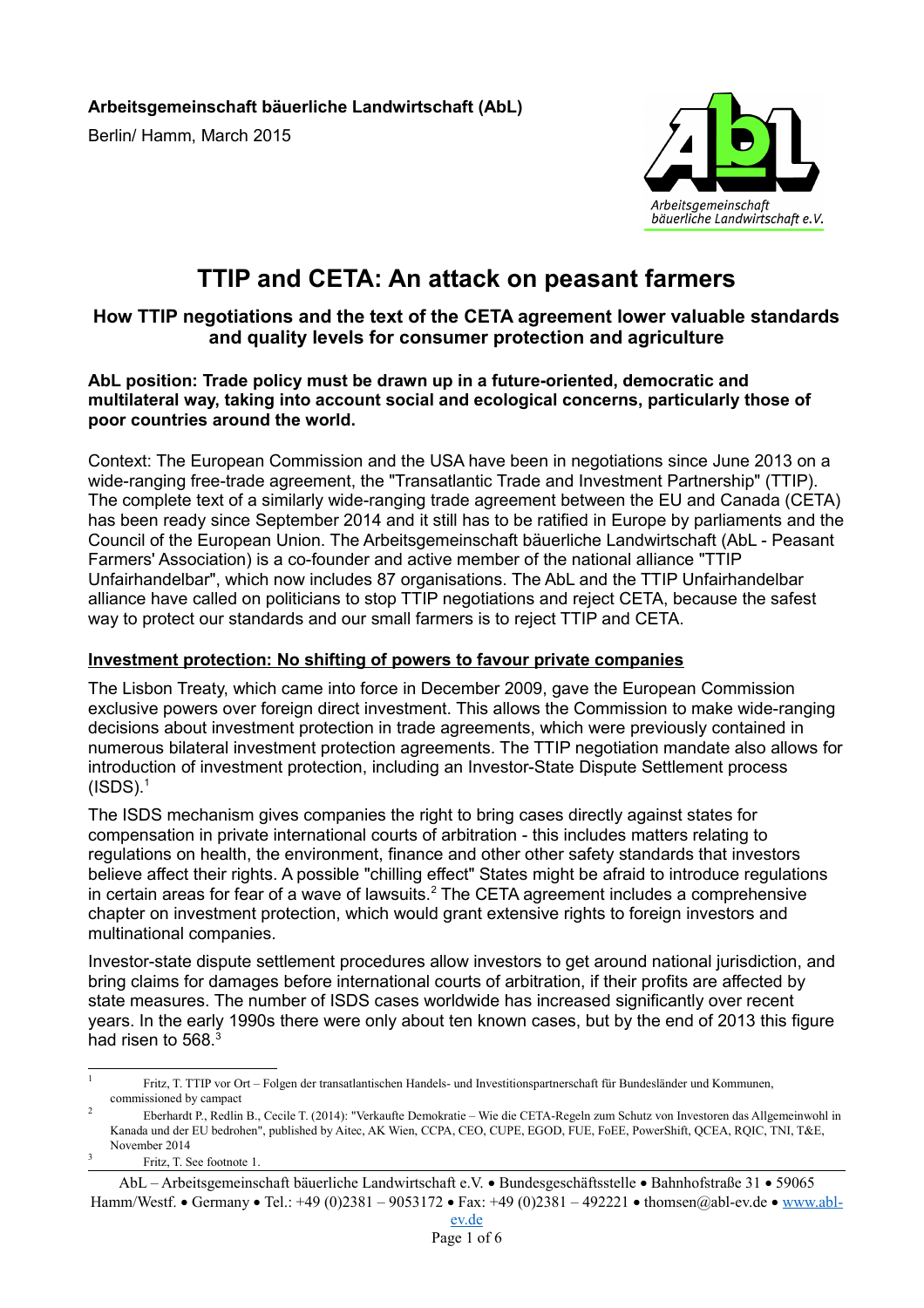In 2014 the European Commission carried out an online consultation on investor protection. They received 150,000 responses. The results of this consultation, which were published in January 2015, clearly showed that 97 percent of the responses received were critical of investor protection.<sup>[4](#page-1-0)</sup> Critically, this consultation could not be taken into account during CETA negotiations or in the investor protection chapter, as the CETA text has already been completed.

**Conclusion:** National jurisdiction must be fully retained. Shifting of powers to private companies must be prevented, so we can still improve our standards in the future.

#### **Regulatory cooperation: No reduction of environmental and consumer standards, for example regarding GMOs**

After various earlier versions had been leaked and publicly discussed, on 10th February 2015 the European Commission published a proposed text on regulatory cooperation that had been discussed with the USA.<sup>[5](#page-1-1)</sup> It was a result of the eighth round of negotiations in Brussels.

**Evaluation:** According to this proposed text, companies in the USA and the EU would in future be involved in drafting relevant legislation, allowing them to exert an influence. Article 5 "Early information on planned acts" (page 5) of the document offers a sort of legislation early warning system. If new legislation is to be passed in Europe, it would be presented to the USA and viceversa. The purpose and scope of the planned legislation must be stated, along with the schedule and a list of possible effects on transatlantic trade. Article 6 "Stakeholder Consultation" (page 5) stipulates that interest groups should have the chance to comment on regulations. This process should also be taken into account in the final texts of legislation. Article 14 (page 11) institutionalises regulator cooperation by setting up a Regulatory Cooperation Body. This proposed text would dismantle democracy in Europe. Regulatory cooperation would be a disaster for environmental and consumer protection.

Regulatory cooperation hands private companies the tools to harmonise various standards, i.e. bring them into line. More details are provided in an appendix to this paper, which lists the regulatory differences between the EU and Canada for the example of GMOs. The CETA agreement already allows for dismantling of standards governing use of GMOs in agriculture through this type of cooperation.

The chapter of the CETA agreement on "Regulatory Cooperation"<sup>[6](#page-1-2)</sup> calls on both parties to the agreement to: "establish, when appropriate, a common scientific basis" (page 399). According to this wording, a common scientific basis should be applied at an unspecified time in the future for authorisation of high-risk technologies, such as genetically modified plants. This approach follows the "principle of proof", as applied in the USA and Canada. High-risk technologies can only be banned when a hazard to the environment or to health has been proven. This represents a serious attack on the European precautionary principle, which makes it possible to impose restrictions on high-risk products or ban them due to scientific uncertainty.

The chapter of the CETA agreement on "Dialogue and bilateral cooperation" includes exchange of information on products of biotechnology (page 443). It refers to: "promoting efficient science-based approval processes for products of biotechnology". It was also clear here that the lower standard, i.e. the common scientific basis, would be favoured.

The CETA agreement also threatens the European zero tolerance approach. In Europe food and seeds must be entirely free from contamination by genetically modified organisms (GMOs) that are not permitted here. The text of the CETA agreement mentions: "cooperating internationally on issues related to biotechnology such as low level presence of genetically modified organisms".

<span id="page-1-0"></span><sup>4</sup> European Commisson (2015). COMMISSION STAFF WORKING DOCUMENT Report Online public consultation on investment protection and investor-to-state dispute settlement (ISDS) in the Transatlantic Trade and Investment Partnership Agreement, Brussels, 13/01/2015

<span id="page-1-1"></span> $\leq$ Initial Provisions for CHAPTER [ ] Regulatory Cooperation. This TEXTUAL PROPOSAL is the European Union's initial proposal for legal text on" Regulatory Cooperation" in TTIP. It was tabled for discussion with the US in the negotiating round of 2-6 February 2015 and made public on 10 February 2015. The actual text in the final agreement will be a result of negotiations between the EU and US. <sup>6</sup> Consolidated CETA Text (2014): Published on 26 September 2014

<span id="page-1-2"></span>AbL – Arbeitsgemeinschaft bäuerliche Landwirtschaft e.V. · Bundesgeschäftsstelle · Bahnhofstraße 31 · 59065

Hamm/Westf. • Germany • Tel.: +49 (0)2381 – 9053172 • Fax: +49 (0)2381 – 492221 • thomsen@abl-ev.de • [www.abl-](http://www.abl-ev.de/)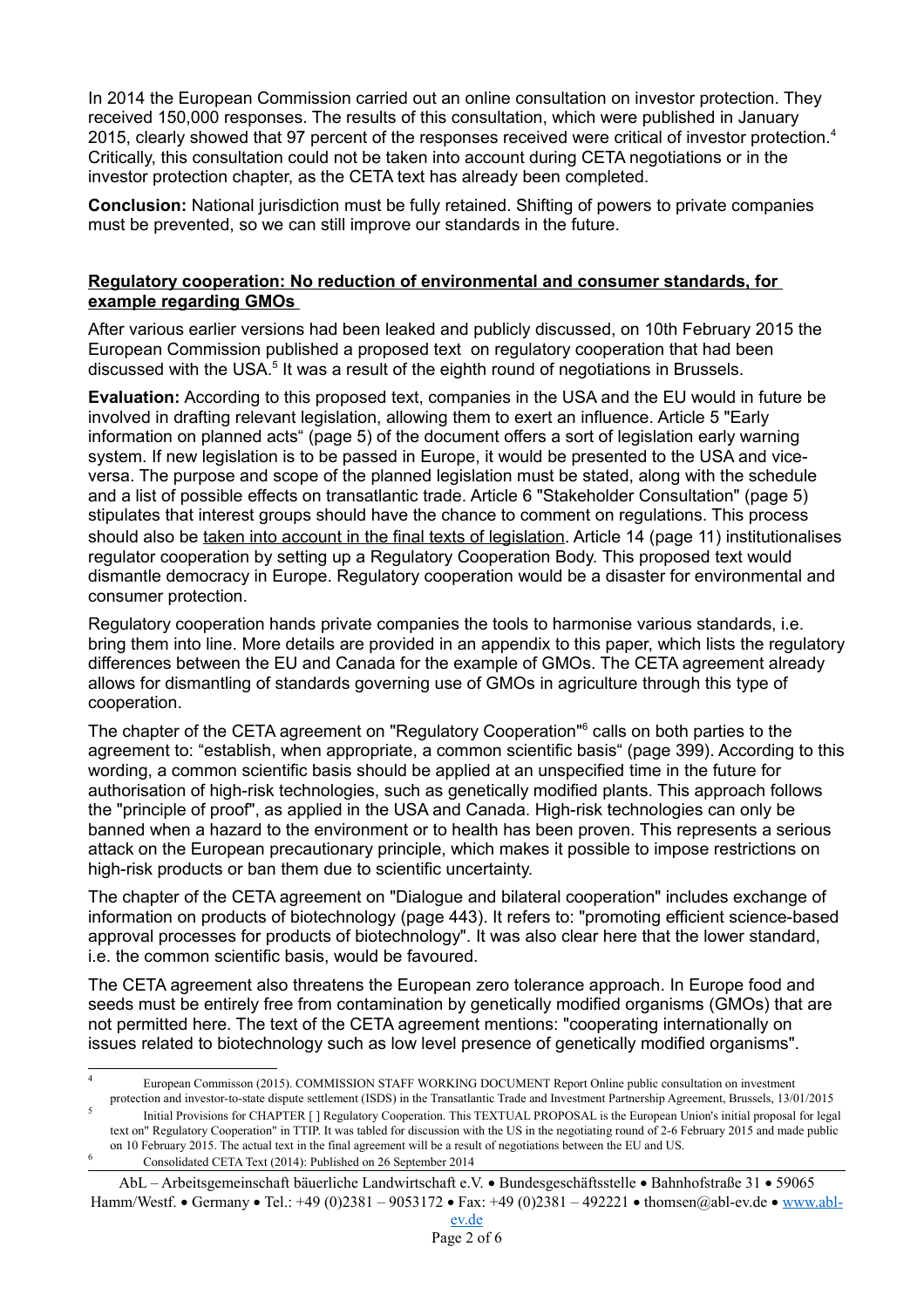Agricultural companies have been calling for a "low level presence" of GMOs to be allowed in food and seeds for a long time. They want to see a change to the zero-tolerance policy, as occurred in 2010 in the area of animal feed.

Some stakeholders in the EU would welcome GMOs, as EU Agriculture Commissioner Phil Hogan explained. GMOs are politically controversial, although there may be no purely scientific objections, he said. He agreed that the delay in import permits to the EU could become a problem if the cost of feed from overseas rose as a result, and he said that the Commission would discuss this issue and the overall procedure in detail over the coming weeks. Hogan also gave assurances that the new opt-out regulation would hasten adoption of GMOs at least in some parts of Europe.[7](#page-2-0)

A host of common bodies, such as the Regulatory Cooperation Forum (RCF), are also to be created, and in most cases they will sit in private.<sup>[8](#page-2-1)</sup> Only a very vague description of the workings of this institution has been given. In any case, there is a clear lack of accountability and the European Commission has a lot of room for interpretation.<sup>[9](#page-2-2)</sup>

**Conclusion:** We must maintain standards for environmental and consumer protection now and in the future. Sovereignty for legislation and regulations must remain exclusively with European Parliaments and political decision-makers.

## **No creeping introduction of chemical cleaning of carcasses**

The EU allowed use of lactic acid for surface treatment of beef carcasses in February 2013 as a concession to the USA and Canada.[10](#page-2-3) Although this process is not currently used in the EU, it enables importing of carcasses treated in this way from Canada and it opens the door to this process entering common practice in the EU in the future. Current non-industrial slaughtering methods in the EU mean that virtually no surface treatment is necessary. In exceptional cases drinking water is used for cleaning.

Canada is also currently pushing for the Danish practice of treating carcasses with recycled hot water to be accepted by all EU member states, and the European Commission has been open to the proposal.<sup>[11](#page-2-4)</sup> The European Food Standards Authority (EFSA) published a position on this process in 2010, stating that heat-resistant bacteria could accumulate if the water was not heated and replaced in the correct manner. Residues of medicines and other chemicals could also become concentrated in the water.<sup>[12](#page-2-5)</sup>

In Europe slaughtering processes have already been centralised and rationalised. However there is still some decentralised non-industrial slaughtering. In the USA production and processing of poultry is mainly carried out on an industrial scale and inspection of slaughtered poultry is largely privatised. The legislation aims not to jeopardise the efficiency of slaughtering operations. It is necessary to insist on decontamination so as not to threaten industrial slaughtering operations.<sup>[13](#page-2-6)</sup>

**Conclusion:** A change to slaughter practices would not just benefit the slaughter industry in Canada or the USA - it would also mean that local slaughter methods in Europe could be further industrialised. Although the process quality in Europe is sometimes higher, it would be replaced by

<span id="page-2-0"></span><sup>7</sup> Agra Europe (2015). TTIP: Hogan will "Schnellstraße über den Atlantik", Agra-Europe 9/15, 23 February 2015

<span id="page-2-1"></span><sup>8</sup> Then, C.: Freihandel – Einfallstor für die Agro-Gentechnik – Auswirkungen von CETA und TTIP auf die EU-Regulierungen im Bereich der Landwirtschaft – eine kritische Begutachtung, commissioned by the Bündnis 90 / Die Grünen parliamentary group. Test Biotech, an institute for independent impact assessment in biotechnology

<span id="page-2-2"></span>Hartmann A. (2014). "Risiken und Gefahren im CETA-Kapitel zu Regulatorischer Kooperation" in: Kurzbriefing zu "Making Sense of the CETA" ‒ Europäische Perspektive auf das Freihandelsabkommen zwischen der EU und Kanada. Produced by: Powershift, AbL, FUE, Weed, November 2014

<span id="page-2-3"></span><sup>10</sup> European Commission (2013) COMMISSION REGULATION (EU) No 101/2013 of 4 February 2013 concerning the use of lactic acid to reduce microbiological surface contamination on bovine carcases

<span id="page-2-4"></span><sup>11</sup> Correspondence (2014): Correspondence between the Canadian Agriculture Minister, Gerry Ritz, and the EU Health Commissioner, Tonio Borg, 11th April 2014 (https://netzpolitik.org/2014/europaeisch-kanadisches-freihandelsabkommen-wir-veroeffentlichen-saemtliche-geheime-cetadokumente/)

<span id="page-2-5"></span><sup>12</sup> Agra Europe (2015). "Lebensmittelsicherheit und Prozessqualität von Lebensmitteln", Agra Europe 10/15, 2 March 2015

<span id="page-2-6"></span><sup>13</sup> IATP, Heinrich Böll Stiftung (2013): Promises and Perils of the TTIP, October 2013 (http://www.iatp.org/documents/promises-and-perils-ofthe-ttip-negotiating-a-transatlantic-agricultural-market)

AbL – Arbeitsgemeinschaft bäuerliche Landwirtschaft e.V. • Bundesgeschäftsstelle • Bahnhofstraße 31 • 59065 Hamm/Westf. • Germany • Tel.: +49 (0)2381 – 9053172 • Fax: +49 (0)2381 – 492221 • thomsen@abl-ev.de • [www.abl-](http://www.abl-ev.de/)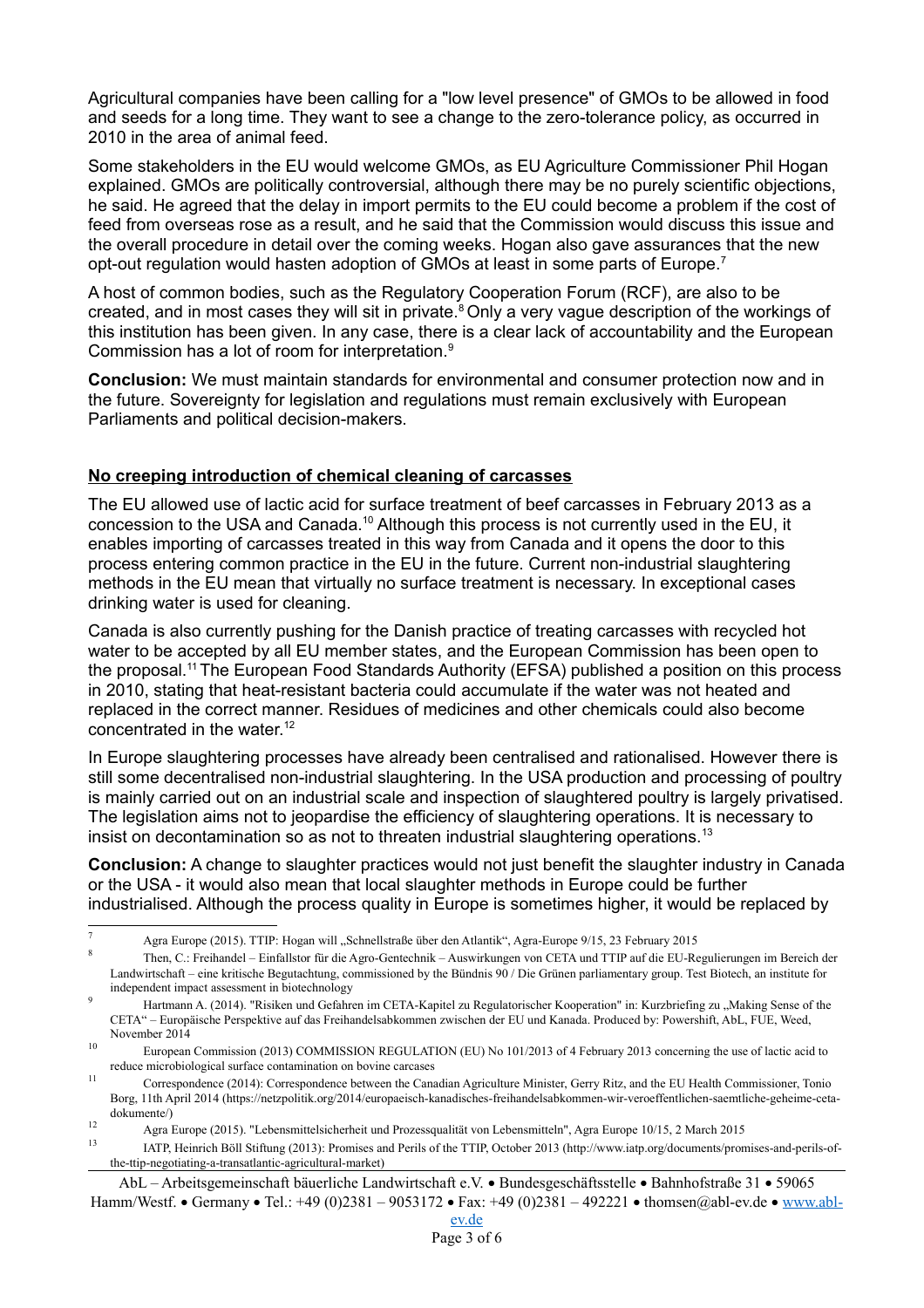product quality relying on chemicals.[14](#page-3-0) Non-industrial slaughtering operations and the process quality in Europe should rather be protected and strengthened.

## **No weakening of the regional seal of origin for quality products**

The Geographical Indication (GI) refers to the names of places and regions indicating the origin of agricultural product. The GI enables farmers to establish local markets to sell quality goods at a higher price, and strengthen rural economic development and value creation.

CETA, the pre-negotiated trade agreement between Europe and Canada, includes a chapter on "Intellectual property", containing a section on "Geographical Indication" (page 340). Appendix I of the agreement deals with this subject, listing the European GIs which are also protected in Canada. Closer inspection reveals that these include just 145 (Appendix I, pages 357-365) of over 1400 GIs protected in the EU. How did this discrepancy come about?

An official statement of position by the Commission states:

*[…] the EU can opt either for trying to protect all GIs registered at EU level or for the protection of a short list of GIs. This choice depends primarily on the legal and policy landscape of the trading partner. Since the negotiations of the 2010 EU/Korea Free Trade Agreement, the short-list approach has been frequently and successfully used in trade agreements negotiated by the EU.*[15](#page-3-1)

This means that only a limited number of GIs protected in the EU are protected in more recent trade agreements (since 2010).

This is in fact what Darcy Vetter, the US Chief Negotiator with responsibility for Agriculture, wants. She highlighted the potential significance of Europe for US agricultural products, stressing that the problems in the area of protected designations of origin were not insurmountable. At the same time she observed that protected EU products are already very successful in the US market. She said that a solution was being sought, to protect product designations linked to a specific place, while also allowing free trade of generic produce (imitation products).<sup>[16](#page-3-2)</sup>

**Conclusion:** Regional seals of origin strengthen small-scale agriculture and related markets. They should not be weakened by agreements like TTIP and CETA, but rather further strengthened within the EU more effectively organised.

#### **Small-scale farming must not be destroyed by excessive market opening**

The price the European Commission had to pay for retaining the ban on hormones in meat imports was to allow an extremely high level of market access in the sensitive European meat sector. Production costs in Canada (and in the USA) are significantly lower than in the EU. If CETA<sup>[17](#page-3-3)</sup> is signed, Canada could export up to 80,549 tonnes of hormone-free pork into the EU without paying any duty (page 35). This is a 16-fold increase compared to the previous duty-free quotas. The dutyfree quota for beef would be raised to at least 50,000 tonnes (page 32/33), a 12-fold increase. If these quantities are exported, we would expect to see market price distortions in meat markets, which are already over-saturated.

When considering the text of the CETA agreement, one should always bear in mind that it clears a path for TTIP. Given that Canada has around 30 million inhabitants and the USA has around 300 million inhabitants, TTIP will be a lot more far-reaching than CETA. Documents such as those on regulatory cooperation have already demonstrated this. The US meat industry has already announced that if the EU continues to import only hormone-free meat it will expect significantly higher duty-free quota amounts than those in CETA. The quantities would rise and the pressure on

<span id="page-3-3"></span>Consolidated CETA Text (2014), see footnote 6

<span id="page-3-0"></span><sup>14</sup> Arbeitsgemeinschaft bäuerliche Landwirtschaft (2014): Freihandelsabkommen stoppen – unübersehbare Auswirkungen auf die bäuerliche Landwirtschaft, Berlin/Hamm, April 2014

<span id="page-3-1"></span><sup>15</sup> Phil Hogan, speaking for the Commission, response to parliamentary question P-000233/2015, 11/02/2015

<span id="page-3-2"></span><sup>&</sup>lt;sup>16</sup> Agra Europe (2015), see footnote 7<br><sup>17</sup>

AbL – Arbeitsgemeinschaft bäuerliche Landwirtschaft e.V. Bundesgeschäftsstelle Bahnhofstraße 31 59065 Hamm/Westf. • Germany • Tel.: +49 (0)2381 – 9053172 • Fax: +49 (0)2381 – 492221 • thomsen@abl-ev.de • [www.abl-](http://www.abl-ev.de/)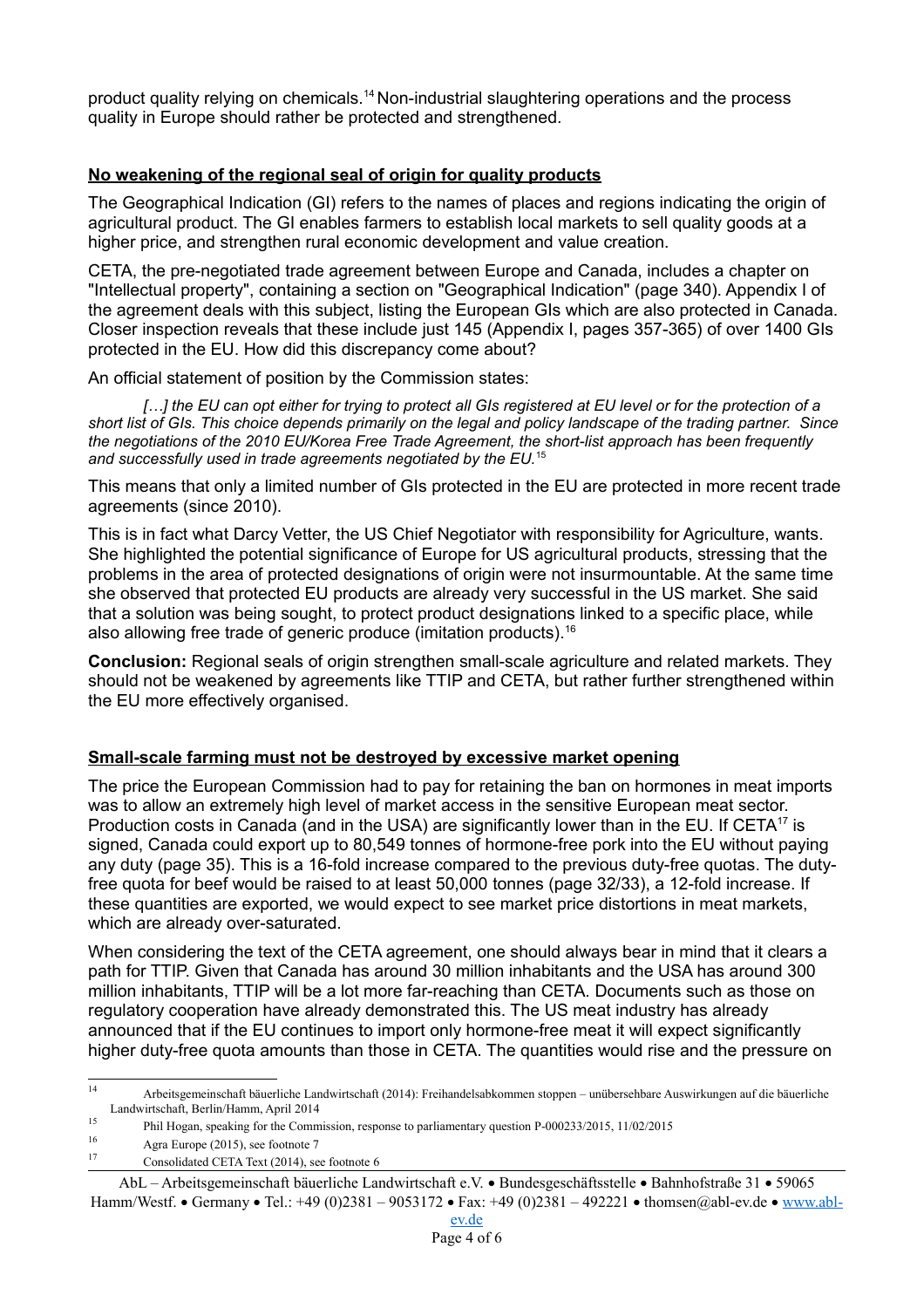our meat markets would increase.

Simulations in the milk sector show that annual exports by the European dairy industry to the USA would increase by 2.4 billion US dollars. On the other hand, the US dairy industry could look forward to an annual increase in exports worth 5.7 billion US dollars. Agricultural added value would drop by 0.5 percent in the EU under TTIP, while it would increase by 0.4 percent in the USA.<sup>[18](#page-4-0)</sup> In many areas European agriculture and food production come out of these negotiations as the loser. However there would be benefits for European and US food companies.

**Conclusion:** European trade policy must continue to be able to protect sensitive agricultural markets in the EU, in order to protect small-scale farming and strengthen it through appropriate and necessary agriculture policies. European trade policy must also work to ensure that other nations around the world can protect their agricultural markets against destructive imports.

<span id="page-4-0"></span><sup>18</sup> European Parliament (2014). Risks and opportunities for the EU Agri-Food sector in a possible EU-US trade agreement, Brussels, July 2014